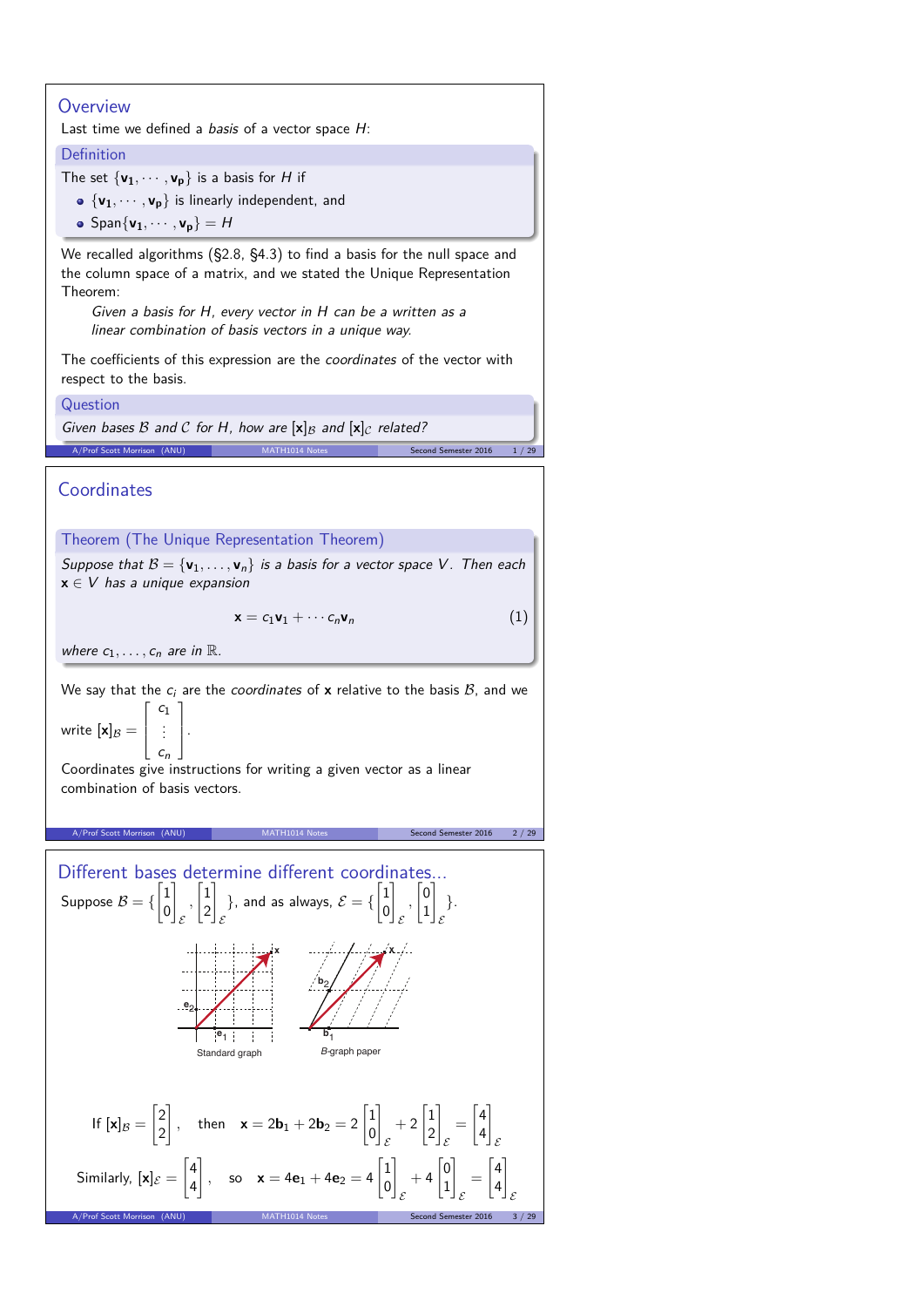### ...but some things stay the same

Even though we use different coordinates to describe the same point with respect to different bases, the structures we see in the vector space are independent of the chosen coordinates.

### Definition

A one-to-one and onto linear transformation between vector spaces is an isomorphism. If there is an isomorphism  $T: V_1 \rightarrow V_2$ , we say that  $V_1$  and  $V_2$  are *isomorphic*.

Informally, we say that the vector space  $V$  is isomorphic to  $W$  if every vector space calculation in  $V$  is accurately reproduced in  $W$ , and vice versa.

For example, the property of a set of vectors being linearly independent doesn't depend on what coordinates they're written in.

A/Prof Scott Morrison (ANU) MATH1014 Notes Second Semester 2016 4 / 29

## Isomorphism

### Theorem

Let  $B = \{b_1, b_2, \ldots, b_n\}$  be a basis for a vector space V. Then the coordinate mapping  $P: V \to \mathbb{R}^n$  defined by  $P(\mathbf{x}) = [\mathbf{x}]_B$  is an isomorphism.

What does this theorem mean?

 $V$  and  $\mathbb{R}^n$  are both vector spaces, and we're defining a specific map that takes vectors in V to vectors in  $\mathbb{R}^n$ . This map

- ...is a linear transformation
- ...is one-to-one (i.e., if  $P(\mathbf{u}) = \mathbf{0}$ , then  $\mathbf{u} = \mathbf{0}$ )
- ...is onto (for every  $\mathbf{v} \in \mathbb{R}^n$ , there's some  $\mathbf{u} \in V$  with  $P(\mathbf{u}) = \mathbf{v}$ )

Every vector space with an *n*-element basis is isomorphic to  $\mathbb{R}^n$ .

#### A/Prof Scott Morrison (ANU) MATH1014 Notes Second Semester 2016 5 / 29

Very Important Consequences

If  $B = {\bf{b}_1, \ldots, b_n}$  is a basis for a vector space V then

- A set of vectors  $\{u_1, \dots, u_p\}$  in V spans V if and only if the set of the coordinate vectors  $\{[\mathbf{u}_1]_\mathcal{B}, \ldots, [\mathbf{u}_p]_\mathcal{B}\}$  spans  $\mathbb{R}^n$ ;
- A set of vectors  $\{u_1, \dots, u_p\}$  in V is linearly independent in V if and only if the set of the coordinate vectors  $\{[\mathbf{u}_1]_\mathcal{B}, \ldots, [\mathbf{u}_p]_\mathcal{B}\}$  is linearly independent in  $\mathbb{R}^n$ .
- An indexed set of vectors  $\{u_1, \dots, u_p\}$  in V is a basis for V if and only if the set of the coordinate vectors  $\{[\mathbf{u}_1]_B, \ldots, [\mathbf{u}_p]_B\}$  is a basis for  $\mathbb{R}^n$ .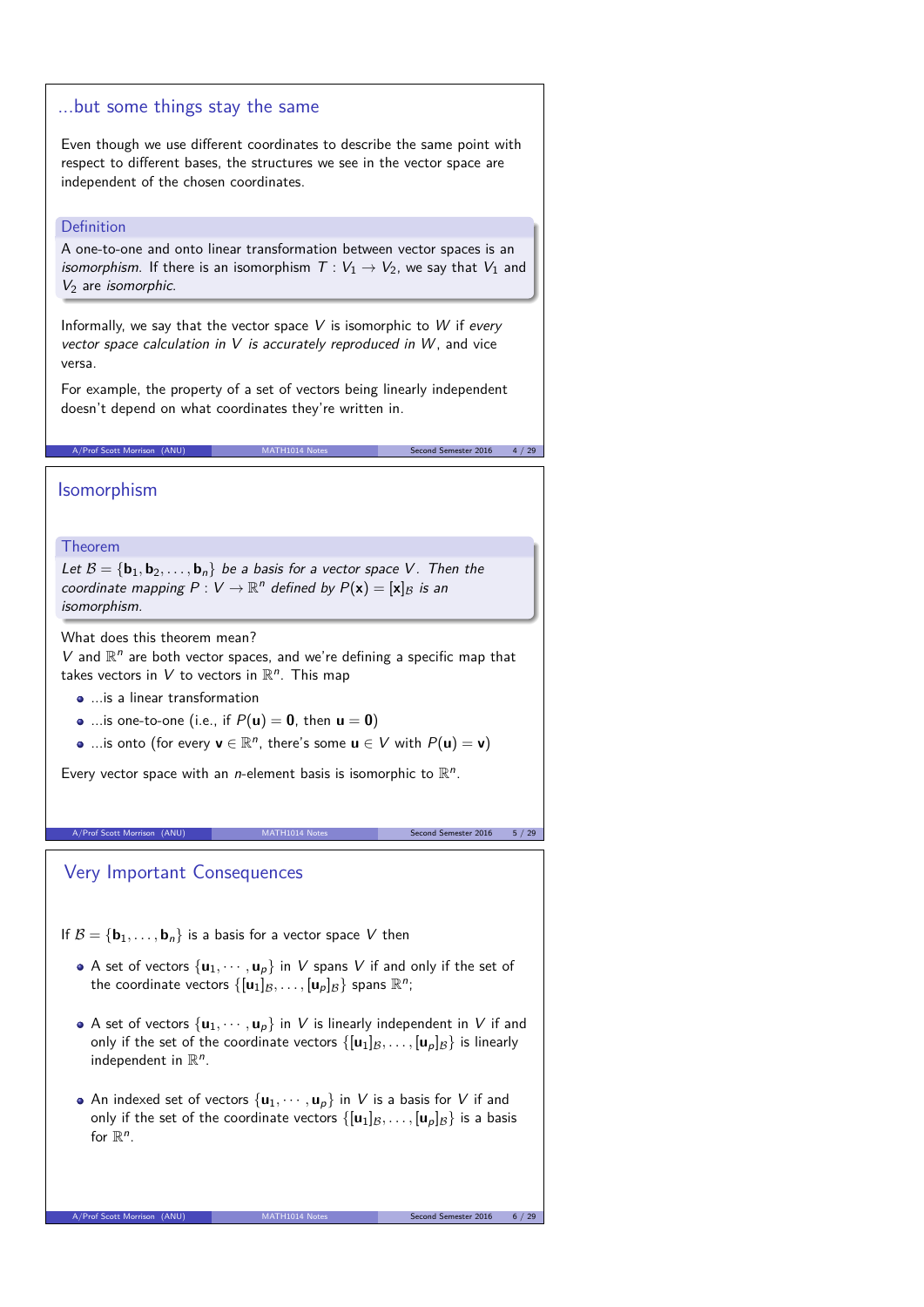### Theorem

If a vector space V has a basis  $B = {\bf{b}_1, \ldots, b_n}$ , then any set in V containing more than n vectors is linearly dependent.

#### Theorem

If a vector space  $V$  has a basis consisting of n vectors, then every basis of V must consist of exactly n vectors.

That is, every basis for V has the same number of elements. This number is called the *dimension* of  $V$  and we'll study it more tomorrow.

A/Prof Scott Morrison (ANU) MATH1014 Notes Second Semester 2016 7 / 29

# Changing Coordinates (Lay §4.7)

When a basis  $B$  is chosen for  $V$ , the associated coordinate mapping onto R <sup>n</sup> defines a coordinate system for <sup>V</sup>. Each **<sup>x</sup>** <sup>∈</sup> <sup>V</sup> is identified uniquely by its coordinate vector  $[x]_B$ .

In some applications, a problem is initially described by using a basis  $B$ , but by choosing a different basis  $C$ , the problem can be greatly simplified and easily solved.

We want to study the relationship between  $[\mathbf{x}]_B, [\mathbf{x}]_C$  in  $\mathbb{R}^n$  and the vector **x** in V. We'll try to solve this problem in 2 different ways.

A/Prof Scott Morrison (ANU) MATH1014 Notes Second Semester 2016 8 / 29

# Changing from  $\beta$  to  $\beta$  coordinates: Approach  $\#1$

### Example 1

Let  $B = {\bf{b}_1, b_2}$  and  $C = {\bf{c}_1, c_2}$  be bases for a vector space V, and suppose that

$$
\mathbf{b}_1 = -\mathbf{c}_1 + 4\mathbf{c}_2 \quad \text{and} \quad \mathbf{b}_2 = 5\mathbf{c}_1 - 3\mathbf{c}_2. \tag{2}
$$

Further, suppose that 
$$
[\mathbf{x}]_B = \begin{bmatrix} 2 \\ 3 \end{bmatrix}
$$
 for some vector **x** in *V*. What is  $[\mathbf{x}]_C$ ?

Let's try to solve this from the definitions of the objects:  $\lceil 2 \rceil$ 

Since 
$$
[\mathbf{x}]_B = \begin{bmatrix} 2 \\ 3 \end{bmatrix}
$$
 we have

$$
\mathbf{x} = 2\mathbf{b}_1 + 3\mathbf{b}_2. \tag{3}
$$

A/Prof Scott Morrison (ANU)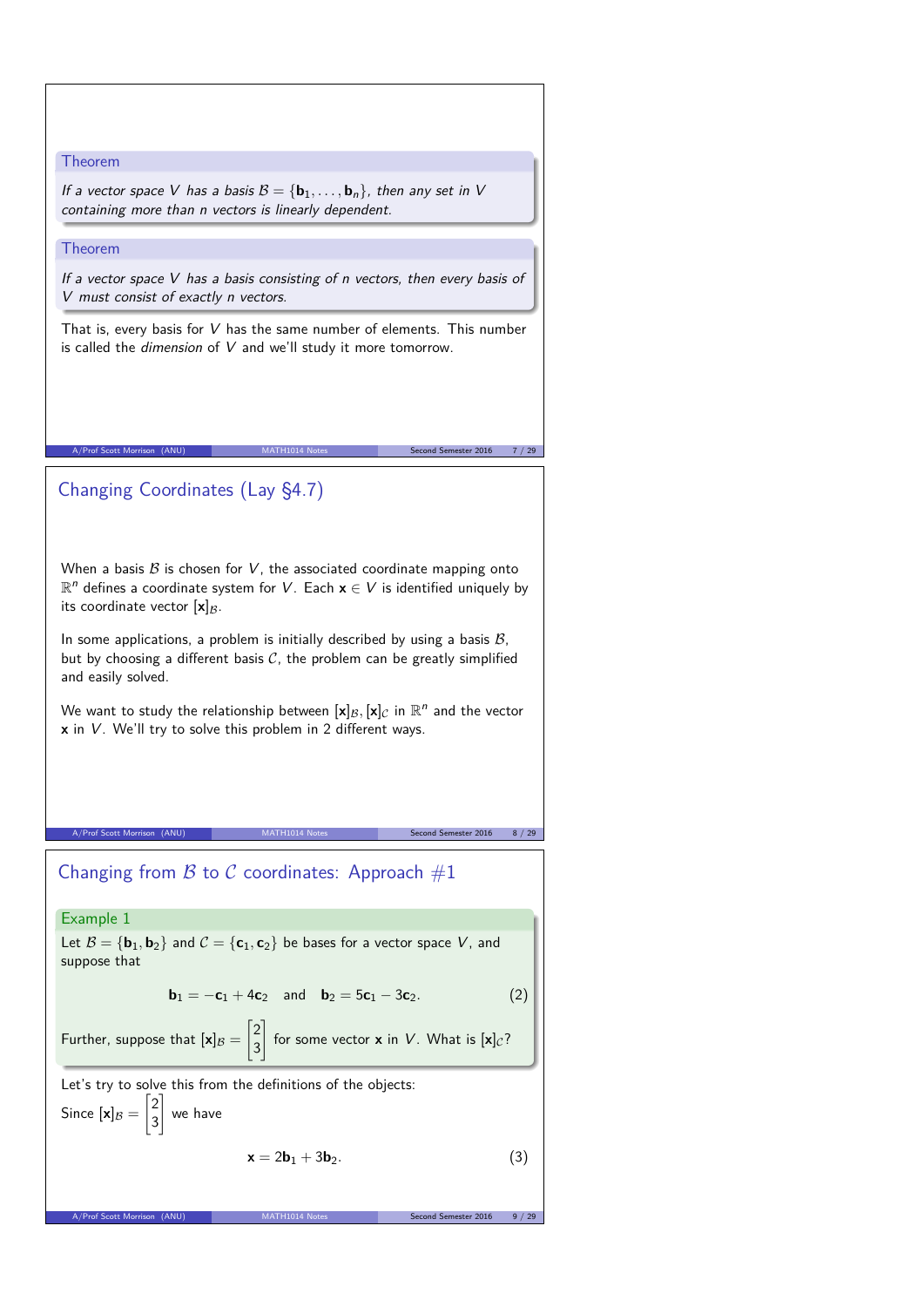The coordinate mapping determined by  $C$  is a linear transformation, so we can apply it to equation (3):

$$
\begin{array}{rcl} [\mathbf{x}]_{\mathcal{C}} & = & [2\mathbf{b}_1 + 3\mathbf{b}_2]_{\mathcal{C}} \\ & = & 2[\mathbf{b}_1]_{\mathcal{C}} + 3[\mathbf{b}_2]_{\mathcal{C}} \end{array}
$$

We can write this vector equation as a matrix equation:

$$
[\mathbf{x}]_{\mathcal{C}} = \begin{bmatrix} [\mathbf{b}_1]_{\mathcal{C}} & [\mathbf{b}_2]_{\mathcal{C}} \end{bmatrix} \begin{bmatrix} 2 \\ 3 \end{bmatrix}.
$$
 (4)

Here the vector  $[\mathbf{b}_i]_C$  becomes the *i*<sup>th</sup> column of the matrix. This formula gives us  $[x]_C$  once we know the columns of the matrix. But from equation (2) we get

$$
[\mathbf{b}_1]_{\mathcal{C}} = \begin{bmatrix} -1 \\ 4 \end{bmatrix} \quad \text{and} \quad [\mathbf{b}_2]_{\mathcal{C}} = \begin{bmatrix} 5 \\ -3 \end{bmatrix}
$$

A/Prof Scott Morrison (ANU) MATH1014 Notes Second Semester 2016 10 / 29

So the solution is

$$
\begin{array}{rcl}\n[\mathbf{x}]_{\mathcal{C}} & = & \begin{bmatrix} -1 & 5 \\ 4 & -3 \end{bmatrix} \begin{bmatrix} 2 \\ 3 \end{bmatrix} = \begin{bmatrix} 13 \\ -1 \end{bmatrix} \qquad \text{or} \\
[\mathbf{x}]_{\mathcal{C}} & = & \begin{bmatrix} P \\ c \end{bmatrix} \mathbf{x}]_{\mathcal{B}}\n\end{array}
$$

where  $P_{c \leftarrow B} =$  $\begin{bmatrix} -1 & 5 \end{bmatrix}$  $4 -3$ 1 is called the change of coordinate matrix from basis B to C.

 $P_{c \leftarrow B} = \begin{bmatrix} [\mathbf{b}_1]_C & [\mathbf{b}_2]_C \end{bmatrix}$ 

A/Prof Scott Morrison (ANU) MATH1014 Notes Second Semester 2016 11 / 29

Note that from equation (4), we have

The argument used to derive the formula (4) can be generalised to give the following result.

Theorem (2)

Let  $\mathcal{B} = \{\mathbf{b}_1, \ldots, \mathbf{b}_n\}$  and  $\mathcal{C} = \{\mathbf{c}_1, \ldots, \mathbf{c}_n\}$  be bases for a vector space V. Then there is a unique  $n \times n$  matrix  $P_{\epsilon-\beta}$  such that

$$
[\mathbf{x}]_{\mathcal{C}} = \underset{\mathcal{C} \leftarrow \mathcal{B}}{\mathcal{P}} [\mathbf{x}]_{\mathcal{B}}.\tag{5}
$$

The columns of  $P_{c\leftarrow B}$  are the C-coordinate vectors of the vectors in the basis B. That is

A/Prof Scott Morrison (ANU) MATH1014 Notes Second Semester 2016 12 / 2

$$
P_{c\leftarrow B} = \begin{bmatrix} [\mathbf{b}_1]_c & [\mathbf{b}_2]_c & \cdots & [\mathbf{b}_n]_c \end{bmatrix}.
$$
 (6)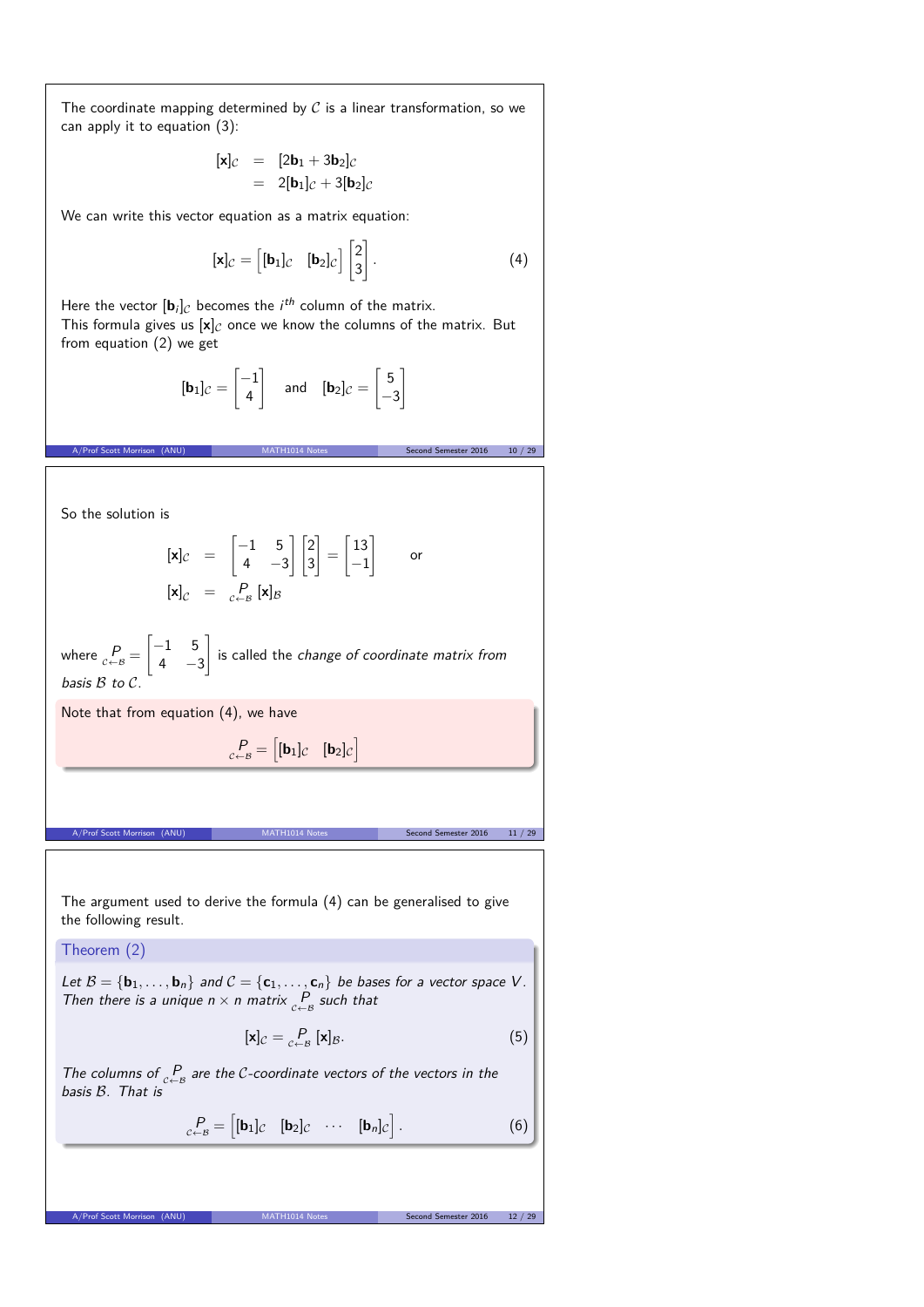The matrix  $P$ <sub> $\subset \leftarrow B$ </sub> in Theorem 12 is called the **change of coordinate matrix** from  $\beta$  to  $\beta$ .

Multiplication by  $P_{\epsilon \leftarrow B}$  converts B-coordinates into C-coordinates.

Of course,

$$
[\mathbf{x}]_{\mathcal{B}} = \underset{\mathcal{B} \leftarrow \mathcal{C}}{\mathcal{P}} [\mathbf{x}]_{\mathcal{C}},
$$

so that

$$
[\mathbf{x}]_{\mathcal{B}} = \underset{\mathcal{B} \leftarrow c}{P} \underset{c \leftarrow \mathcal{B}}{P} [\mathbf{x}]_{\mathcal{B}},
$$

whence  $\frac{P}{\beta \leftarrow c}$  and  $\frac{P}{c \leftarrow B}$  are inverses of each other.

# Summary of Approach #1

The columns of  $P_{c \leftarrow B}$  are the C-coordinate vectors of the vectors in the basis B.

MATH1014 Notes Second Semester 2016 13 / 29

Why is this true, and what's a good way to remember this?

Suppose  $\mathcal{B} = \{ \mathbf{b}_1, \ldots, \mathbf{b}_n \}$  and  $\mathcal{C} = \{ \mathbf{c}_1, \ldots, \mathbf{c}_n \}$  are bases for a vector space V. What is  $[\mathbf{b}_1]_{\mathcal{B}}$ ?

$$
[\mathbf{b}_1]_{\mathcal{B}} = \left[\begin{array}{c}1\\0\\\vdots\\0\end{array}\right].
$$

We have

$$
[\mathbf{b}_1]_{\mathcal{C}} = \underset{\mathcal{C} \leftarrow \mathcal{B}}{\mathcal{P}}[\mathbf{b}_1]_{\mathcal{B}},
$$

so the first column of  $\underset{c \leftarrow B}{P}$  needs to be the vector for  $\mathbf{b}_1$  in  $\mathcal C$  coordinates.

A/Prof Scott Morrison (ANU) MATH1014 Notes Second Semester 2016 14 / 29

Example

# Example 2

Find the change of coordinates matrices  $\frac{P}{c-B}$  and  $\frac{P}{B+c}$  for the bases

$$
\mathcal{B} = \{1, x, x^2\} \text{ and } \mathcal{C} = \{1 + x, x + x^2, 1 + x^2\}
$$

of  $\mathbb{P}_2$ .

Notice that it's "easy" to write a vector in  $C$  in  $B$  coordinates.

A/Prof Scott Morrison (ANU) MATH1014 Notes Second Semester 2016

$$
[1+x]_B = \begin{bmatrix} 1 \\ 1 \\ 0 \end{bmatrix}, \quad [x+x^2]_B = \begin{bmatrix} 0 \\ 1 \\ 1 \end{bmatrix}, \quad [1+x^2]_B = \begin{bmatrix} 1 \\ 0 \\ 1 \end{bmatrix}.
$$

Thus,

$$
P_{\beta \leftarrow \mathcal{C}} = \begin{bmatrix} 1 & 0 & 1 \\ 1 & 1 & 0 \\ 0 & 1 & 1 \end{bmatrix}.
$$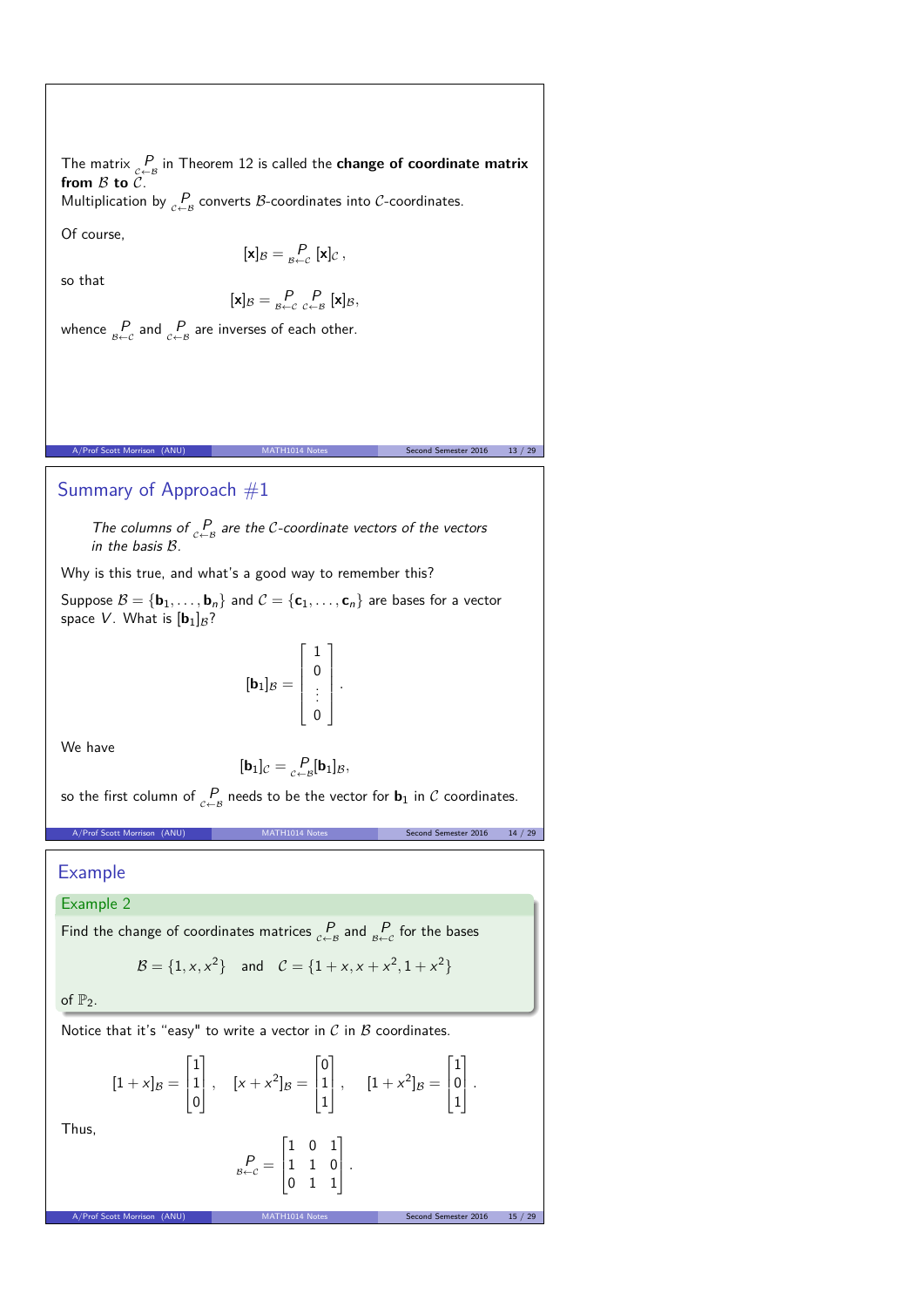### Example 3 (continued)

Find the change of choordinates matrices  $P_{\epsilon \leftarrow B}$  and  $P_{\beta \leftarrow C}$  for the bases

$$
\mathcal{B} = \{1, x, x^2\} \quad \text{and} \quad \mathcal{C} = \{1 + x, x + x^2, 1 + x^2\}
$$

of  $\mathbb{P}_2$ .

Since we just showed

$$
P_{B \leftarrow C} = \begin{bmatrix} 1 & 0 & 1 \\ 1 & 1 & 0 \\ 0 & 1 & 1 \end{bmatrix},
$$

we have

$$
{}_{c \leftarrow B}^P = {}_{B \leftarrow c}^P{}^{-1} = \begin{bmatrix} 1/2 & 1/2 & -1/2 \\ -1/2 & 1/2 & 1/2 \\ 1/2 & -1/2 & 1/2 \end{bmatrix}.
$$

Suppose now that we have a polynomial  $p(x) = 1 + 2x - 3x^2$  and we want to find its coordinates relative to the  $C$  basis. We have

$$
[p]_{\mathcal{B}} = \begin{bmatrix} 1 \\ 2 \\ -3 \end{bmatrix}
$$

and so

$$
[p]c = c_{\leftarrow B}^P [p]B
$$
  
= 
$$
\begin{bmatrix} 1/2 & 1/2 & -1/2 \\ -1/2 & 1/2 & 1/2 \\ 1/2 & -1/2 & 1/2 \end{bmatrix} \begin{bmatrix} 1 \\ 2 \\ -3 \end{bmatrix}
$$
  
= 
$$
\begin{bmatrix} 3 \\ -1 \\ -2 \end{bmatrix}.
$$

Second Semester 2016 17 / 29

Second Semester 2016 16 / 29

# Changing from  $B$  to  $C$  coordinates: Approach  $#2$

As we just saw, it's relatively easy to find a change of basis matrix from a standard basis (e.g.,  $\{i, j, k\}$  or  $\{1, x, x^2, x^3\}$ ) to a non-standard basis.

We can use this fact to find a change of basis matrix between two non-standard bases, too. Suppose that  $\mathcal E$  is a standard basis and  $\mathcal B$  and  $\mathcal C$ are non-standard bases for some vector space.

To change from  $\beta$  to  $\beta$  coordinates, first change from  $\beta$  to  $\beta$  coordinates and then change from  $\mathcal E$  to  $\mathcal C$  coordinates:

$$
\underset{\mathcal{C}\leftarrow\mathcal{B}}{P}_{\mathbf{x}}\mathbf{x}=\underset{\mathcal{C}\leftarrow\mathcal{E}}{P}\left(\underset{\mathcal{E}\leftarrow\mathcal{B}}{P}\mathbf{x}\right).
$$

Since this is true for all **x**, we can write the matrix  $\mathop{P}_{c \leftarrow B}$  as a product of two matrices which are easy to find:

$$
P_{c \leftarrow B} = P_{c \leftarrow \varepsilon \varepsilon \leftarrow B}.
$$

A/Prof Scott Morrison (ANU) MATH1014 Notes Second Semester 2016 18 /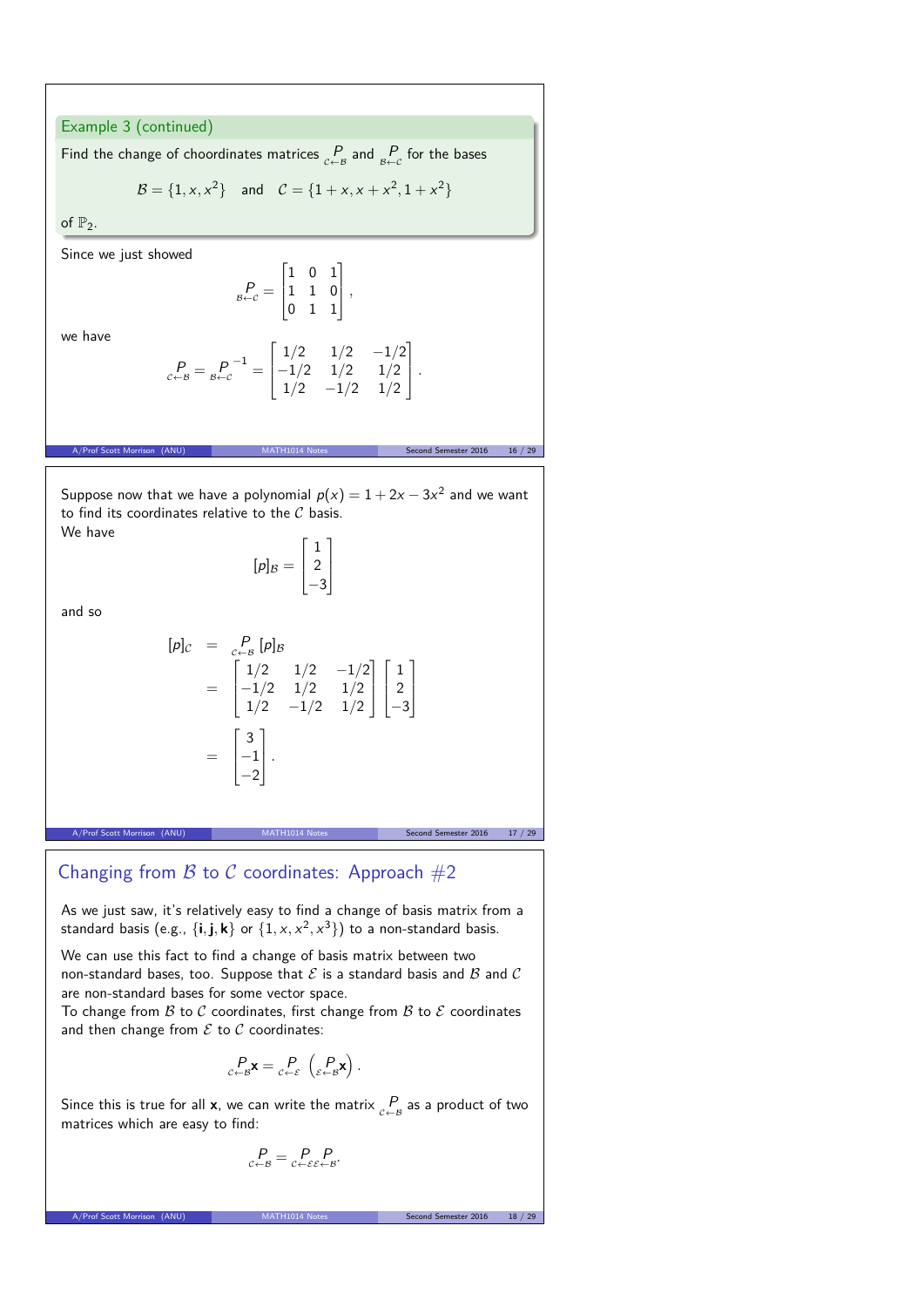Example 4 Consider the bases  $B = {\bf{b}}_1, {\bf{b}}_2$  and  $C = {\bf{c}}_1, {\bf{c}}_2$ , where  $\mathbf{b}_1 =$  $\lceil 7 \rceil$  $\frac{-2}{\sqrt{2}}$ 1  $, b_2 =$  $\lceil 2 \rceil$  $\overline{-1}$ 1  $, c_1 =$  $\lceil 4 \rceil$ 1 1  $, c_2 =$  $\sqrt{5}$ 2 1 *.* We want to find the change of coordinate matrix  $\frac{P}{c-B}$  using the method described above. We have  $P_{\varepsilon \leftarrow \mathcal{B}} =$  $\begin{bmatrix} 7 & 2 \end{bmatrix}$  $-2$   $-1$  $\Bigg\}, \quad P_{\varepsilon \leftarrow c} =$  $\begin{bmatrix} 4 & 5 \\ 1 & 2 \end{bmatrix}$  and  $\begin{bmatrix} P \\ \varepsilon \leftarrow c \end{bmatrix}$  $\frac{-1}{2} = \frac{1}{2}$ 3  $\begin{bmatrix} 2 & -5 \\ -1 & 4 \end{bmatrix}$ Hence  $P_{\varepsilon\leftarrow\mathcal{B}}=\frac{P}{\varepsilon\leftarrow\mathcal{C}}^{-1}\frac{P}{\varepsilon\leftarrow\mathcal{B}}=\frac{1}{3}$ 3  $\begin{bmatrix} 2 & -5 \\ -1 & 4 \end{bmatrix} \begin{bmatrix} 7 & 2 \\ -2 & -1 \end{bmatrix}$ 1 =  $\begin{bmatrix} 8 & 3 \end{bmatrix}$  $-5$   $-2$ 1 A/Prof Scott Morrison (ANU) MATH1014 Notes Second Semester 2016 19 / 29 / 29 Examples: Approach  $#1$ Example 5 Consider the bases  $B = {\bf{b}_1, b_2}$  and  $C = {\bf{c}_1, c_2}$ , where  $\mathbf{b}_1 =$  $\left[-1\right]$ 8 1  $, b_2 =$  $\lceil 1 \rceil$  $-5$ 1  $, c_1 =$  $\lceil 1 \rceil$ 4 1  $, c_2 =$  $\lceil 1 \rceil$ 1 1 *.* We want to find the change of coordinate matrix from  $\beta$  to  $\beta$ , and from  $\beta$ to B. Solution The matrix  $\underset{c\leftarrow B}{P}$  involves the C-coordinate vectors of **b**<sub>1</sub> and **b**<sub>2</sub>. Suppose that  $[\mathbf{b}_1]_C =$  $\left[x_{1}\right]$  $x_2$ 1 and  $[\mathbf{b}_2]_C =$  $\left[ y_1 \right]$  $y_2$ 1 *.* MATH1014 Notes Second Semester 2016 20 / 29 From the definition  $\mathbf{b}_1 = x_1 \mathbf{c}_1 + x_2 \mathbf{c}_2 = \begin{bmatrix} \mathbf{c}_1 & \mathbf{c}_2 \end{bmatrix} \begin{bmatrix} x_1 \\ x_2 \end{bmatrix}$  $x_2$ 1

and

$$
\textbf{b}_2=y_1\textbf{c}_1+y_2\textbf{c}_2=\begin{bmatrix}\textbf{c}_1 & \textbf{c}_2\end{bmatrix}\begin{bmatrix}y_1\\y_2\end{bmatrix}
$$

To solve these systems simultaneously we augment the coefficient matrix with  $\mathbf{b}_1$  and  $\mathbf{b}_2$  and row reduce:

$$
\begin{bmatrix} \mathbf{c}_1 & \mathbf{c}_2 & \vdots & \mathbf{b}_1 & \mathbf{b}_2 \end{bmatrix} = \begin{bmatrix} 1 & 1 & -1 & 1 \\ 4 & 1 & 8 & -5 \end{bmatrix}
$$

$$
\xrightarrow{ref} \begin{bmatrix} 1 & 0 & 3 & -2 \\ 0 & 1 & -4 & 3 \end{bmatrix} . \tag{7}
$$

A/Prof Scott Morrison (ANU) MATH1014 Notes Second Semester 2016 21 / 29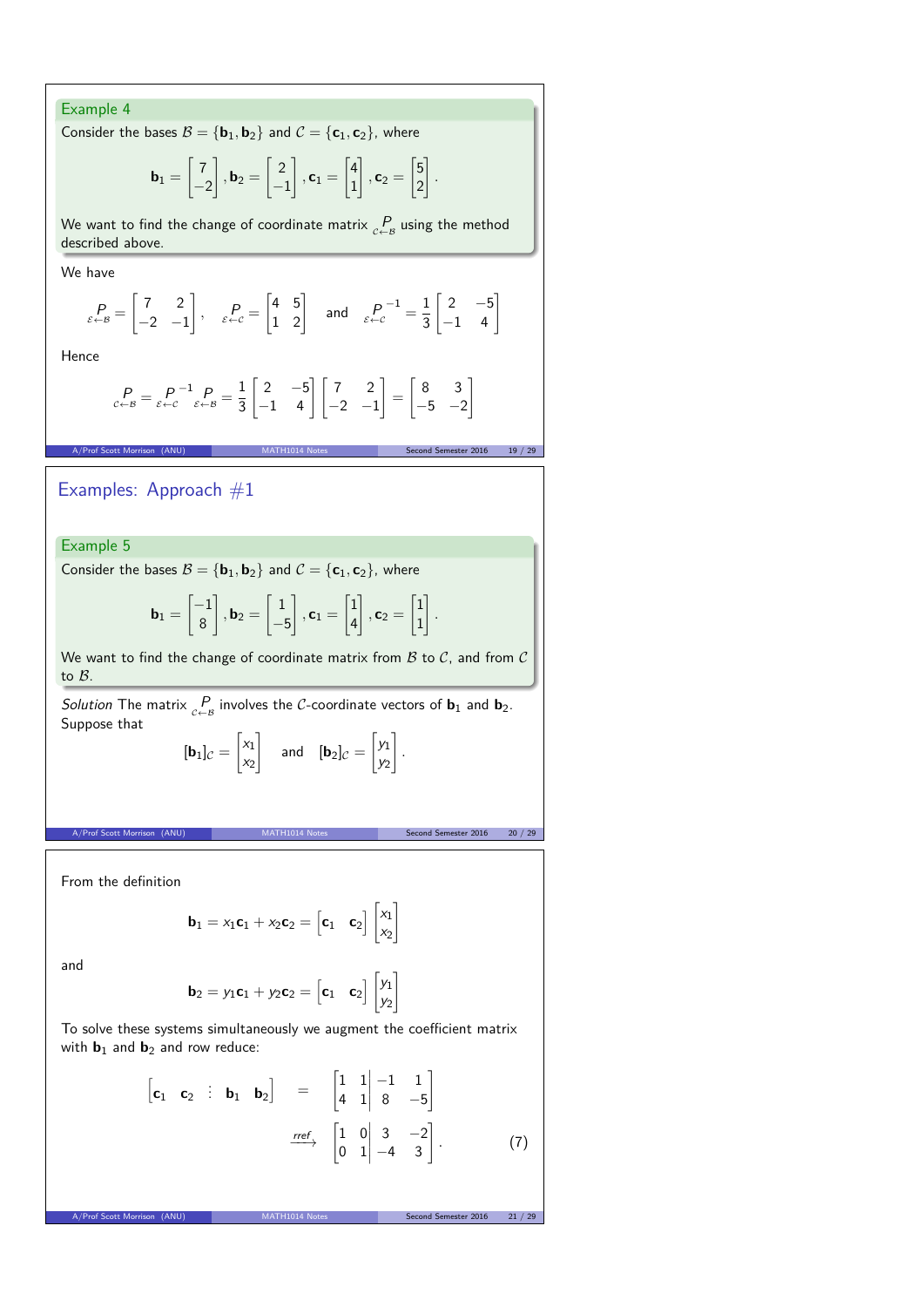This gives

$$
[\mathbf{b}_1]_C = \begin{bmatrix} 3 \\ -4 \end{bmatrix} \quad \text{and} \quad [\mathbf{b}_2]_C = \begin{bmatrix} -2 \\ 3 \end{bmatrix},
$$

and

$$
\text{P}_{c \leftarrow \mathcal{B}} = \begin{bmatrix} [\mathbf{b}_1]_{\mathcal{C}} & [\mathbf{b}_2]_{\mathcal{C}} \end{bmatrix} = \begin{bmatrix} 3 & -2 \\ -4 & 3 \end{bmatrix}
$$

You may notice that the matrix  $P \atop C \leftarrow B$  already appeared in (7). This is because the first column of  $\underset{c \leftarrow B}{P}$  results from row reducing<br>  $\begin{bmatrix} \mathbf{c}_1 & \mathbf{c}_2 \end{bmatrix}$ : **b**<sub>1</sub> to  $\begin{bmatrix} I & \vdots & \mathbf{b}_1 \end{bmatrix}$  and similarly for the second column of  $P_{c\leftarrow B}$ . Thus

 $\begin{bmatrix} \mathbf{c}_1 & \mathbf{c}_2 & \vdots & \mathbf{b}_1 & \mathbf{b}_2 \end{bmatrix} \xrightarrow{ref} \begin{bmatrix} I & \vdots & P \\ I & \mathbf{c} \leftarrow B \end{bmatrix}$ i *.*

er Scott Morrison (ANU) MATH1014 Notes Second Semester 2016 22 / 29

### Example 6

Consider the bases  $B = {\bf{b}}_1, {\bf{b}}_2$  and  $C = {\bf{c}}_1, {\bf{c}}_2$ , where

$$
\mathbf{b}_1 = \begin{bmatrix} 7 \\ -2 \end{bmatrix}, \mathbf{b}_2 = \begin{bmatrix} 2 \\ -1 \end{bmatrix}, \mathbf{c}_1 = \begin{bmatrix} 4 \\ 1 \end{bmatrix}, \mathbf{c}_2 = \begin{bmatrix} 5 \\ 2 \end{bmatrix}.
$$

We want to find the change of coordinate matrix from  $B$  to  $C$ , and from  $C$ to B.

We use the following relationship:

$$
\begin{bmatrix} \mathbf{c}_1 & \mathbf{c}_2 & \vdots & \mathbf{b}_1 & \mathbf{b}_2 \end{bmatrix} \xrightarrow{\text{ref}} \begin{bmatrix} I & \vdots & P \\ P & \vdots & \vdots \end{bmatrix}.
$$

Here

$$
\begin{bmatrix} \mathbf{c}_1 & \mathbf{c}_2 & \vdots & \mathbf{b}_1 & \mathbf{b}_2 \end{bmatrix} = \begin{bmatrix} 4 & 5 & 7 & 2 \\ 1 & 2 & -2 & -1 \end{bmatrix} \xrightarrow{\text{ref}} \begin{bmatrix} 1 & 0 & 8 & 3 \\ 0 & 1 & -5 & -2 \end{bmatrix}.
$$

A/Prof Scott Morrison (ANU) MATH1014 Notes Second Semester 2016 23 / 29

This gives

Further

$$
\underset{\mathcal{B}\leftarrow\mathcal{C}}{P} = \begin{pmatrix} P \\ \mathcal{C}\leftarrow\mathcal{B} \end{pmatrix}^{-1} = \begin{bmatrix} 2 & 3 \\ -5 & -8 \end{bmatrix}.
$$

 $\begin{bmatrix} 8 & 3 \end{bmatrix}$  $-5$   $-2$ 

1 *.*

 $P_{c\leftarrow B} =$ 

A/Prof Scott Morrison (ANU) MATH1014 Notes Second Semester 2016 24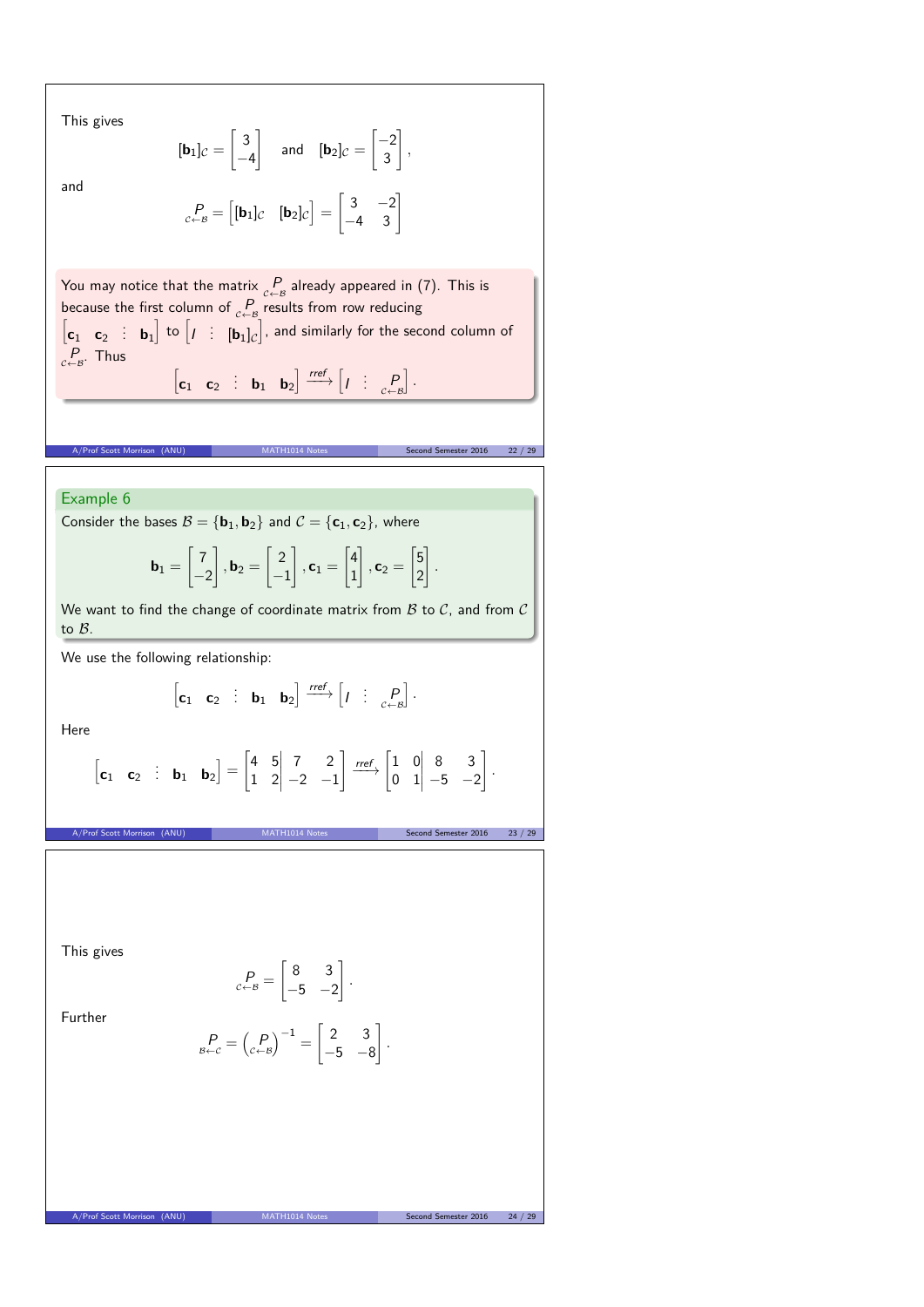Example 7 In  $M_{2\times 2}$  let  $\beta$  be the basis  $\sqrt{ }$  $E_{11} =$  $\begin{bmatrix} 1 & 0 \\ 0 & 0 \end{bmatrix}$ ,  $E_{21}$  =  $\begin{bmatrix} 0 & 0 \\ 1 & 0 \end{bmatrix}$ ,  $E_{12} =$  $\begin{bmatrix} 0 & 1 \\ 0 & 0 \end{bmatrix}$ ,  $E_{22}$  =  $\begin{bmatrix} 0 & 0 \\ 0 & 1 \end{bmatrix}$ and let  $C$  be the basis  $\sqrt{ }$  $A =$  $\begin{bmatrix} 1 & 0 \\ 0 & 0 \end{bmatrix}$ ,  $B =$  $\begin{bmatrix} 1 & 1 \\ 0 & 0 \end{bmatrix}$ ,  $C =$  $\begin{bmatrix} 1 & 1 \\ 1 & 0 \end{bmatrix}$ ,  $D =$  $\begin{bmatrix} 1 & 1 \\ 1 & 1 \end{bmatrix}$ We find the change of basis matrix  $\frac{P}{c-a}$  and verify that  $[X]_{\mathcal{C}} = \frac{P}{c+a}[X]_{\mathcal{B}}$ for  $X =$  $\begin{bmatrix} 1 & 2 \\ 3 & 4 \end{bmatrix}$ . A/Prof Scott Morrison (ANU) MATH1014 Notes Second Semester 2016 25 / 29 / 29 Solution To solve this problem directly we must find the coordinate vectors of  $B$  with respect to  $C$ . This would usually involve solving a system of 4 linear equations of the form  $E_{11} = aA + bB + cC + dD$  where we need to find a, b, c and d. We can avoid that in this case since we can find the required coefficients by inspection: Clearly  $E_{11} = A$ ,  $E_{21} = -B + C$ ,  $E_{12} = -A + B$  and  $E_{22} = -C + D$ . Thus  $[E_{11}]_C =$  $\Gamma$  $\parallel$ 1 0 0 0 T  $|$ ,  $[E_{21}]_C =$  $\Gamma$  $\parallel$ 0 −1 1 0 T  $|$ ,  $[E_{12}]_C =$  $\Gamma$  $\overline{\phantom{a}}$ −1 1 0 0 T.  $|$ ,  $[E_{22}]_C =$  $\Gamma$  $\overline{\phantom{a}}$ 0 0 −1 1 T  $\overline{\phantom{a}}$ *.* on (ANU) MATH1014 Notes Second Semester 2016 26 / 29 From this we have  $P_{c \leftarrow B} = [E_{11}]_C$   $[E_{21}]_C$   $[E_{12}]_C$   $[E_{22}]_C$ =  $\Gamma$  $\mathbf{r}$  $1 \t 0 \t -1 \t 0$  $0$   $-1$   $1$   $0$  $0 \quad 1 \quad 0 \quad -1$ 0 0 0 1 T  $\overline{\phantom{a}}$ For  $X =$  $\begin{bmatrix} 1 & 2 \\ 3 & 4 \end{bmatrix}$  $X = 1E_{11} + 3E_{21} + 2E_{12} + 4E_{22}$ and  $[X]_{\mathcal{B}} =$  $\Gamma$  $\left| \right|$ 1 3 2 4 T  $\overline{\phantom{a}}$ . A/Prof Scott Morrison (ANU)